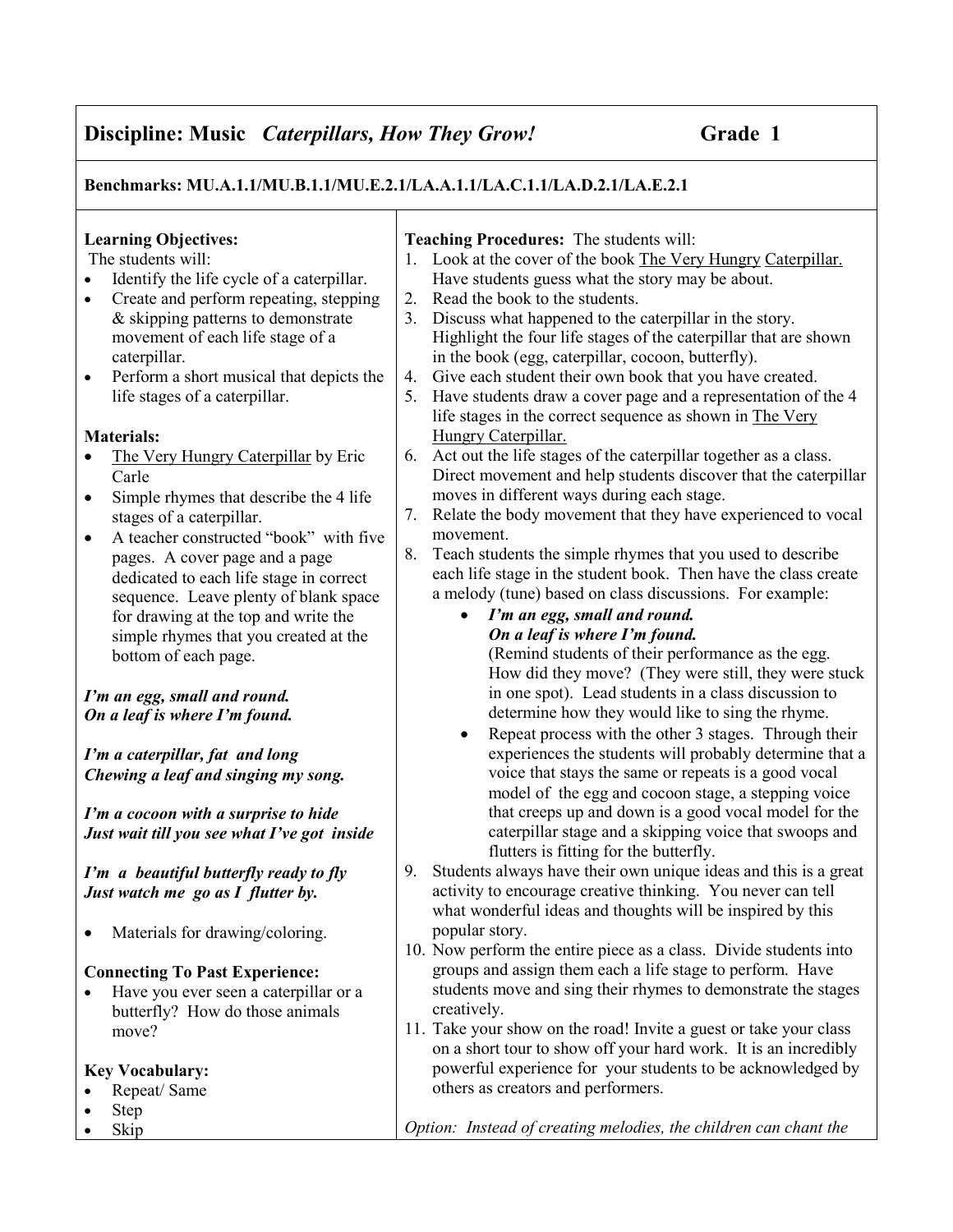#### Indicators of Success:

- Students are able to identify the four stages of a caterpillar as outlined in the book The Very Hungry Caterpillar.
- Students are able to demonstrate understanding of the life stages through body movement.
- Students are able to identify and perform repeating, stepping and skipping patterns.
- Students will confidently perform their melodies and movement for an audience.

rhymes. Use a monotone chant for the Egg Stage, a slow low and high chant for the fat Caterpillar, A slow, draggy monotone chant for the Cocoon, and a fluttery high and low chant for the Butterfly.

## Including All Children:

1. For children with disabilities, teach the body movements for each stage and practice thoroughly before moving to the next stage.

#### Egg Stage

"Sit on the floor. Now, turn on your imagination. You are a little egg sitting on a leaf. Curl yourself up in a little ball and wait till you hatch. Tuck your head down and make yourself very, very small."

#### Caterpillar Stage

"Sit on the floor. Turn yourself in a little egg sitting on a leaf. Now, slowly uncurl yourself and turn into a caterpillar. Put your hands on the floor. Get up on your knees. Now crawl like a caterpillar very slowly."

#### Cocoon Stage

"Get on your hands and knees. Crawl slowly like a caterpillar. Stop and eat a leaf. Crawl some more. Eat another leaf. You are getting fatter and fatter.

Now you are so fat, you can't move. Tuck down you head. Move your body to the floor. Be very still. You are now a cocoon waiting to be a butterfly."

#### Butterfly Stage

"Be a cocoon. Get on your hands and knees. Tuck your head down. Move your body to the floor. Be very still. Now slowly lift up your head. Stretch out your arms. Move them up and down to dry them and get the wrinkles out. Stand up and flutter your arms. Move slowly around in your personal space. Be a beautiful butterfly. Flutter quietly to the windows. Be careful not to touch any other butterflies. You are so beautiful fluttering softly to the windows. Now flutter back to your personal space."

2. Teach the rhymes by echoing. You say each line, the children echo it.

3. Add the rhymes to the movements for each stage. Coach children who forget how to do the movements by repeating the directions above. Practice until the movements are in sync with the rhyme. You may need to continue having the children echo the rhyme.